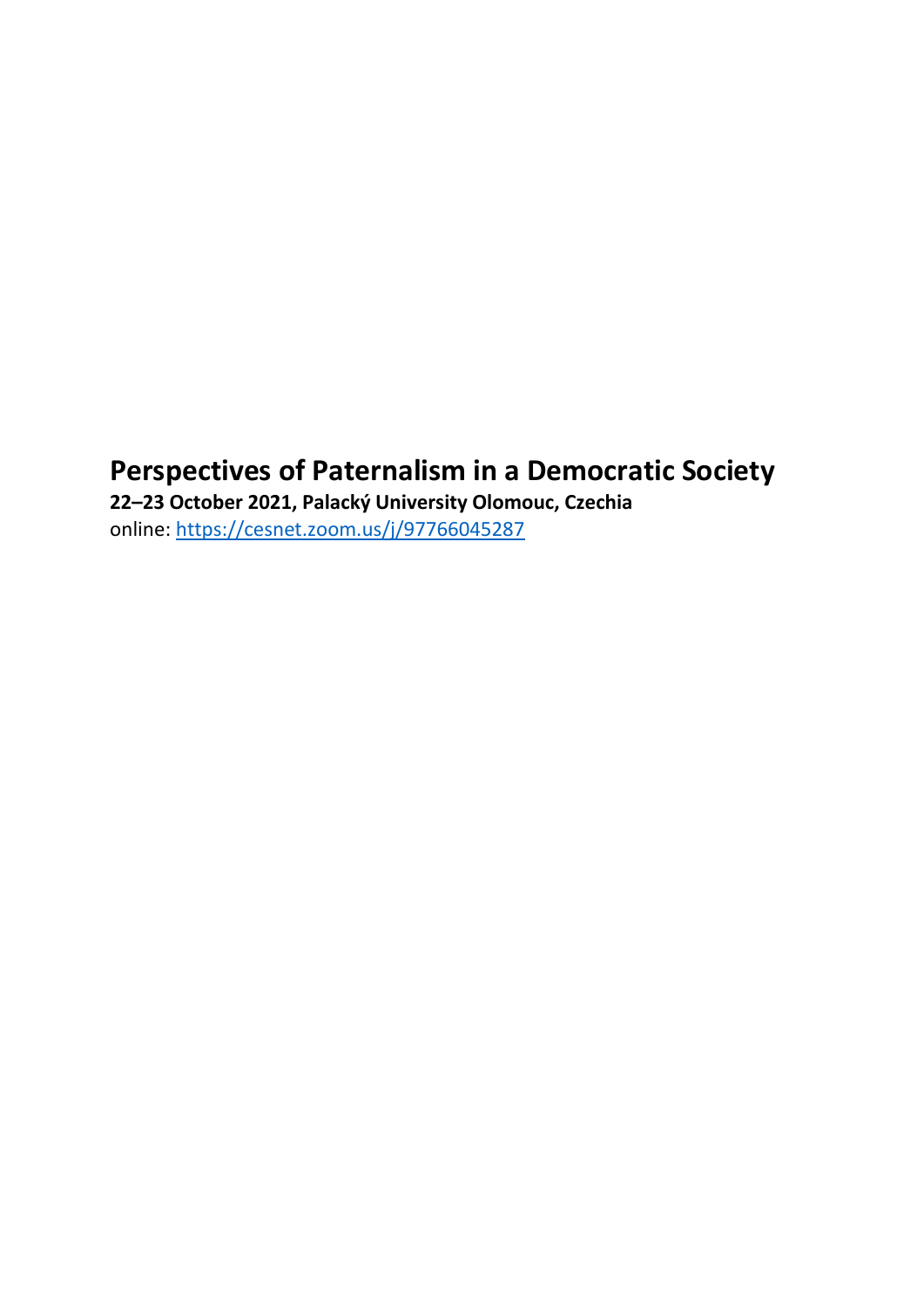#### **On the Behavioral Political Economy of Paternalism**

Christian Schubert (The German University in Cairo) [dr.c.schubert@googlemail.com](mailto:dr.c.schubert@googlemail.com)

Most accounts of paternalism – especially those defending 'libertarian paternalism' – seem to treat the democratic political system itself as a black box: The government is typically understood as both benevolent and rational. This research strategy is of course understandable, but it limits the relevance of the insights gained thereby. I suggest to open up this black box, in two steps: First, those who make policy are self-interested; second, their voters are subject to all the kinds of biases that behavioral economics has uncovered so far. While the first step leads to a conventional Public Choice critique of paternalistic policies, the second, more interesting one, leads to a behavioral political economy view of paternalism, following Schnellenbach and Schubert (2015).

What does such a view imply? When we combine self-interested policy-makers and biased voters, we may find that choosing, e.g., 'green nudges' over more effective environmental policies might be attractive in simulating activity and engaging in symbolic policies that feel good, despite being largely ineffective. More generally, nudging may provide an attractive way to introduce all kinds of manipulative techniques into the political arena, thereby facilitating rent-seeking (Schubert 2017).

When we focus on biased voters, we may enter more controversial territory, discussing the question to what degree democracies should be organized as representative (as opposed to direct) democracies. Put differently, we have to talk about the rules of the (political) game, not the game itself. Since the very first implementations of modern democracies in the late 18th century, there was always the worry that "the people" (i.e. the entity seen as the new sovereign) might encompass individuals lacking the minimal requirements to vote 'responsibly'. Constitutional checks and 'independent' entities such as central banks are supposed to maintain a minimum degree of rationality in collective decision-making. In other words, democratic theory has always been paternalistic at heart – in the peculiar sense of worrying not so much about individuals' errors and biases but about collective follies. Recently, these worries have resurfaced with democratic choices that resulted in the Brexit or the election of Donald Trump, choices that arguably did not improve the welfare of the average UK or U.S. citizen, respectively. Instead, they arguably allowed powerful minorities to indulge in pleasurable 'belief consumption' (e.g. Bénabou/Tirole 2016). In the wake of this, polarization and epistemic issues (the spread of fake news, growing distrust in experts,…) have soared. If one argues that the political arena should not be used for purposes of belief consumption or entertainment (Maçães 2020), then a case may be made in favor of restricting the scope of direct democracy, and to strengthen the representative elements of democracy (Jones 2020).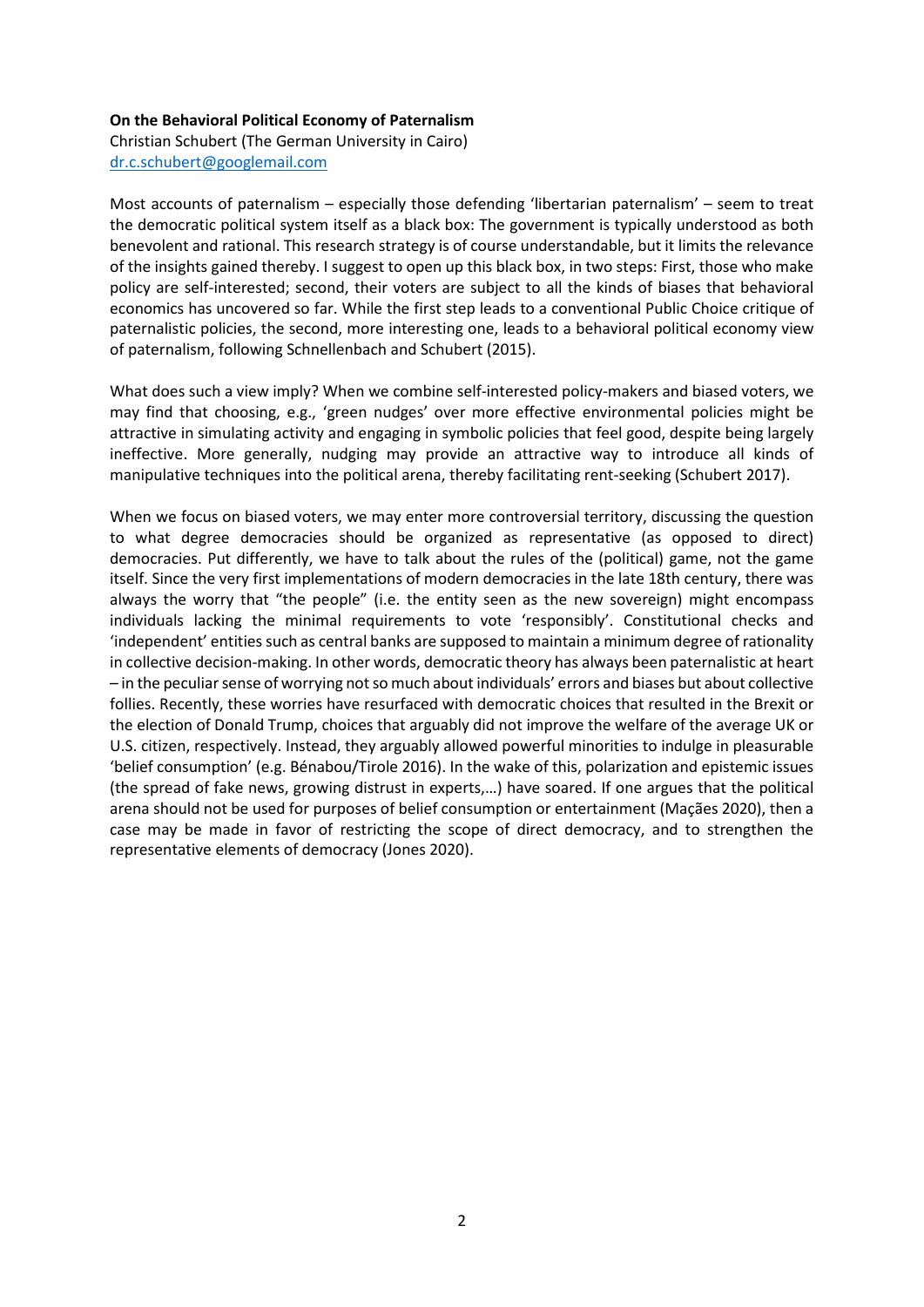#### **Liberal Parentalism**

Aviad Heifetz (Open University of Israel) Enrico Minelli (University of Brescia) Herakles Polemarchakis (University of Warwick) [aviad.heifetz@gmail.com](mailto:aviad.heifetz@gmail.com) 

When a person makes sequential choices  $x_1, ..., x_n$  in periods  $i = 1, ..., n$  towards a prescheduled target, as, for example, when saving for retirement, in each period  $i$  the person controls only the choice  $x_i$  at that period: even if the choice  $x_i$  induces strong incentives for future choices  $x_j$  in periods  $j > i$ , as is the case when investing in a pension fund with hefty fines for early withdrawal, still in period  $i$  the person cannot technically *commit* for the future choice  $x_j$ .

Yet, in period i the person may rejoice or worry towards his *anticipated* future choices  $x_j$ in periods  $j > i$ , and also like or regret choices  $x_k$  he has already made in the previous periods  $k < i$ . It is therefore natural to assume that even though in period i the person controls only the contemporaneous choice  $x_i$ , he has a utility function  $u_i$  over *entire* choice sequences  $(x_1, ..., x_n)$  such that  $u_i$  represents his preferences, i.e.  $u_i(x_1, ..., x_n) \ge u_i(x'_1, ..., x'_n)$  when and only when in period *i* the person weakly prefers the sequence  $(x_1, ..., x_n)$  over  $(x'_1, ..., x'_n)$ .

The person can thus anticipate the optimal choice  $x_{n}^{*}(x_{1},...,x_{n-1})$  he will be making in period *n* with  $u_n$  given any possible history  $(x_1, ..., x_{n-1})$ ; then deduce the optimal choice  $x_{n-1}^*(x_1,...,x_{n-2})$  he will be making in period  $n-1$  with  $u_{n-1}$  given any possible history  $(x_1,...,x_{n-2})$  and the anticipation of the reaction  $x_n^*\left(x_1,...,x_{n-2},x_{n-1}^*\left(x_1,...,x_{n-2}\right)\right)$  to it in period n; etcetera, by Backward Induction (BI). The resulting Backward Induction path is then

$$
\hat{x} = (\hat{x}_1, \hat{x}_2, \hat{x}_3, \ldots) = (x_1^*, x_2^*, (x_1^*), x_3^*, (x_1^*, x_2^*, (x_1^*)) \ldots)
$$

In case the person's preferences do not change along time, in which case  $u_i(x_1, ..., x_n) \ge$  $u_i(x'_1,...,x'_n)$  if and only if  $u_j(x_1,...,x_n) \ge u_j(x'_1,...,x'_n)$  also in every other period  $j \ne i$ , then it is well known that by the Principle of Optimality in dynamic programming, even if the person were to have commitment power to choose the *entire* sequence  $(x_1, ..., x_n)$  right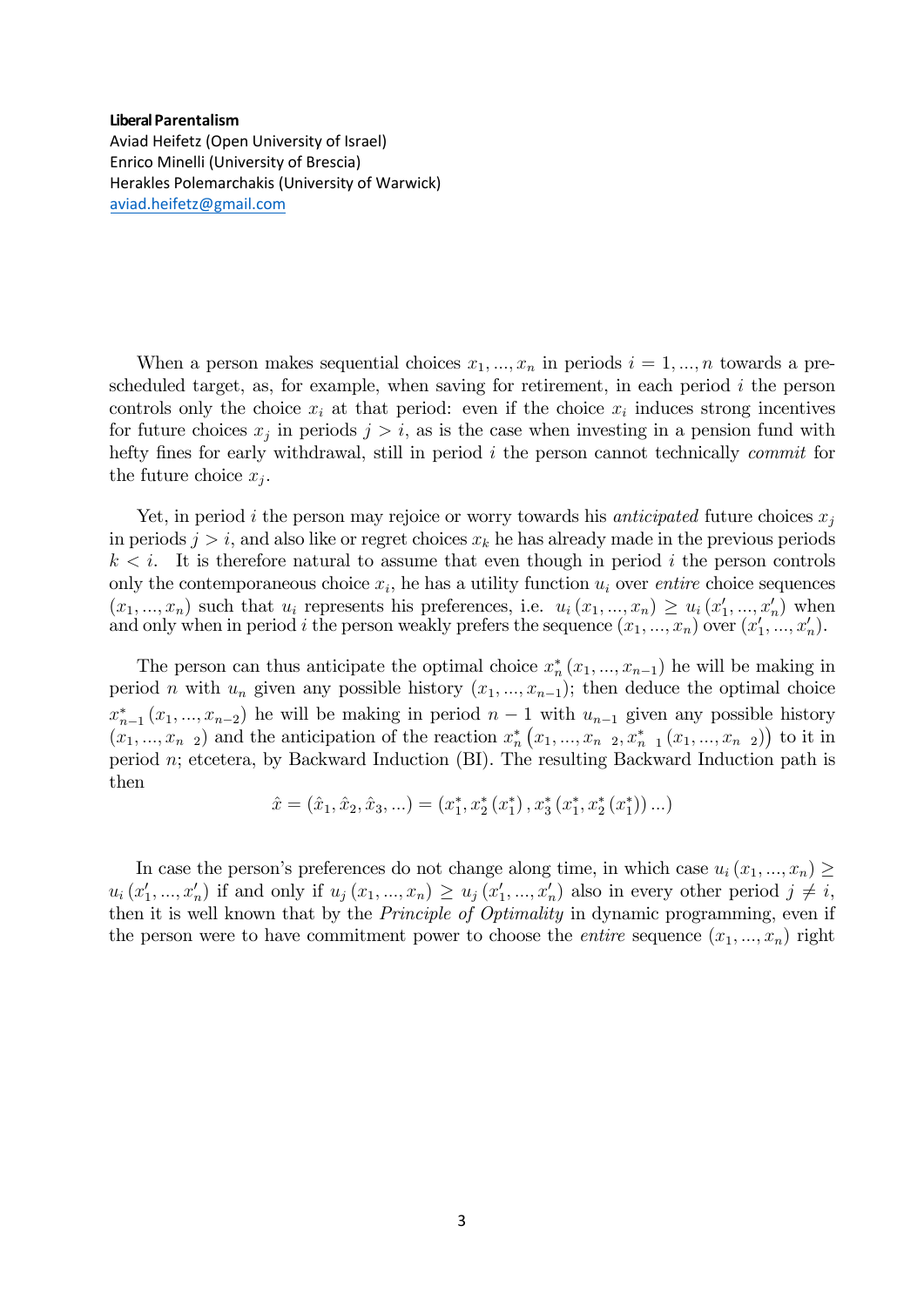from the very start, in period 1, he would still be choosing the BI path  $\hat{x}$  that emerges without such commitment power.

But what if the person's preferences do change along time? Can a benevolent and liberal parental figure or entity, who has the capability to *commit in advance* to an entire sequence  $\check{x} = (\check{x}_1, ..., \check{x}_n)$ , do so in such a way that the person will weakly prefer  $\check{x}$  over  $\hat{x}$  in each and every period, and strictly prefer  $\tilde{x}$  over  $\hat{x}$  in at least some period? Using a transversality argument, we prove that, somewhat surprisingly, the answer is 'yes' for almost every profile of utility functions  $u_1, \ldots, u_n$ .

This optimistic view on the possibility of a liberal parental intervention changes dramatically when the person might misperceive his own future preferences, or be uncertain about them. His state of mind  $\tau_i$  in period i then consists not only of a utility function,  $u_{\tau_i}$ , but also of a *belief*  $\beta_{\tau_i}$  about his future states of mind  $(\tilde{\tau}_{i+1},...,\tilde{\tau}_n)$ , each with its own utility function  $u_{\tilde{\tau}_j}$  and belief  $\beta_{\tilde{\tau}_j}$  about *its* future states of mind  $(\tilde{\tau}_{j+1},...,\tilde{\tau}_n)$ . We show that there are states of mind  $(\tau_1, ..., \tau_n)$  for which no committed parental intervention can improve wellbeing in some periods without jeopardizing wellbeing in others, and that even informational nudges, that only influence the *belief* in some period, might be painfully sobering. For such situations, we propose a novel, minimally illiberal normative criterion, by which the parent, when she aims at improving average/aggregate wellbeing along time, should only intervene in ways that *minimize the maximal disappointment* across the time periods.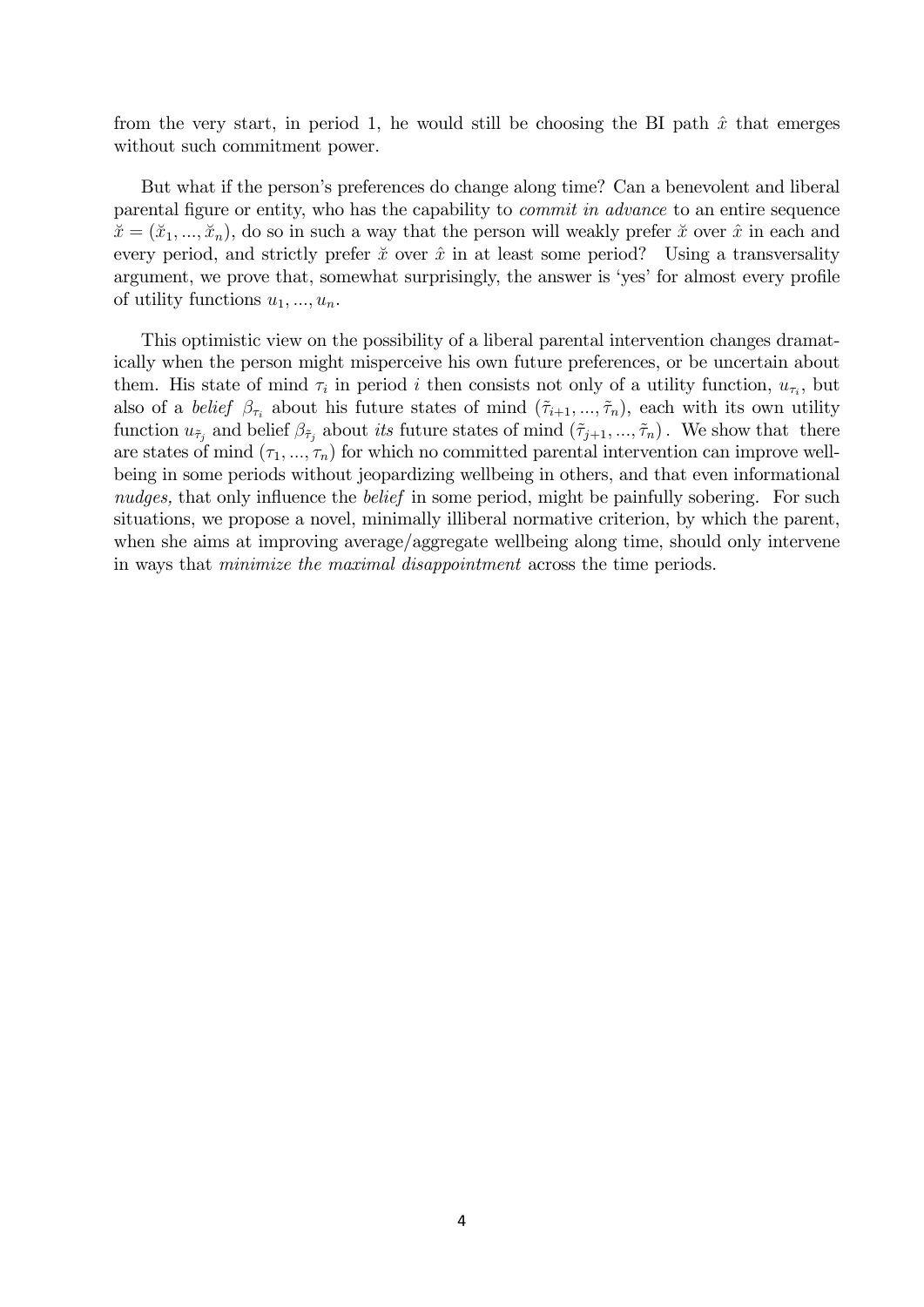# **Epistemic Paternalism in Times of Crises** Ivana Janković & Miljan Vasić (University of Belgrade) [miljan.vasic@f.bg.ac.rs](mailto:miljan.vasic@f.bg.ac.rs)

Epistemic paternalism (EP) is the practice of interfering in the process of inquiry of another, without prior consultation and for the sake of her epistemic good (Ahlstrom-Vij, 2013). We will examine two main types of EP: eudaimonic and strict (Bullock, 2018). In the case of eudaimonic EP, epistemic improvement is used only as a means to achieve non-epistemic benefits. When it comes to strict EP, epistemic improvement is valued per se. Emma Bullock criticizes both of these types. She claims that, on the one hand, eudaimonic EP collapses into general paternalism (thereby making the term "epistemic" redundant), while, on the other, strict EP is unjustified since epistemic values fail to outweigh violations of personal autonomy.

In this talk, we will show that both of Bullock's conclusions can be refuted. Firstly, we will show that, regardless of whether our interference aims to produce epistemic or non-epistemic benefits, the condition of epistemic improvement itself provides a clear distinction between EP and general paternalism. Namely, in some cases of EP, the epistemic improvement in question comes down to mere concealment of one's epistemic shortcomings, but it is an epistemic improvement, nevertheless. Moreover, if the motivation behind interference was non-epistemic, this is an instance of eudaimonic EP and thereby distinctive from cases of strict EP. Secondly, we will argue that epistemic improvements can advance one's personal autonomy (rather than violating it) by improving specific epistemic virtues, such as reliability, good judgment, responsibility, and the ability to make rational decisions (cf. Croce, 2020).

The question of justification of EP becomes even more pronounced in times of crisis, such as the current pandemic. People are more exposed to pseudo-scientific information, fake news, and unverified content; as a consequence, public health is being compromised (Lechanoine & Gangi, 2020). In situations like this, external epistemic intervention (private or public) might be necessary to foster better decision-making. Given all this, we will defend a moderate form of strict EP which is motivated by both epistemic and non-epistemic benefits. Unlike the cases of general paternalism (e.g. mandatory vaccination), EP is a more plausible position since it is less likely to provoke public outrage. On the other hand, this moderate position is also superior to more radical forms of strict EP that completely neglect non-epistemic benefits that should be our primary concern during a crisis.

# Bibliography:

Ahlstrom-Vij, K. (2013). Epistemic Paternalism: A Defence. Basingstoke: Palgrave Macmillan. Bullock, E. (2018). "Knowing and Not-Knowing for Your Own Good: The Limits of Epistemic Paternalism". Journal of Applied Philosophy. 35 (2). 433-447.

Croce, M. (2020). "Epistemic Paternalism, Personal Sovereignty, and One's Own Good". Epistemic Paternalism: Conceptions, Justifications and Implications (Axtel, G. & Bernal A. eds.) London, New York: Rowman & Littlefield International. 199-217.

Lechanoine, F & Gangi, K. (2020). "COVID-19: Pandemic of Cognitive Biases Impacting Human Behaviors and Decision-Making of Public Health Policies". Frontiers in Public Health (24). https://doi.org/10.3389/fpubh.2020.613290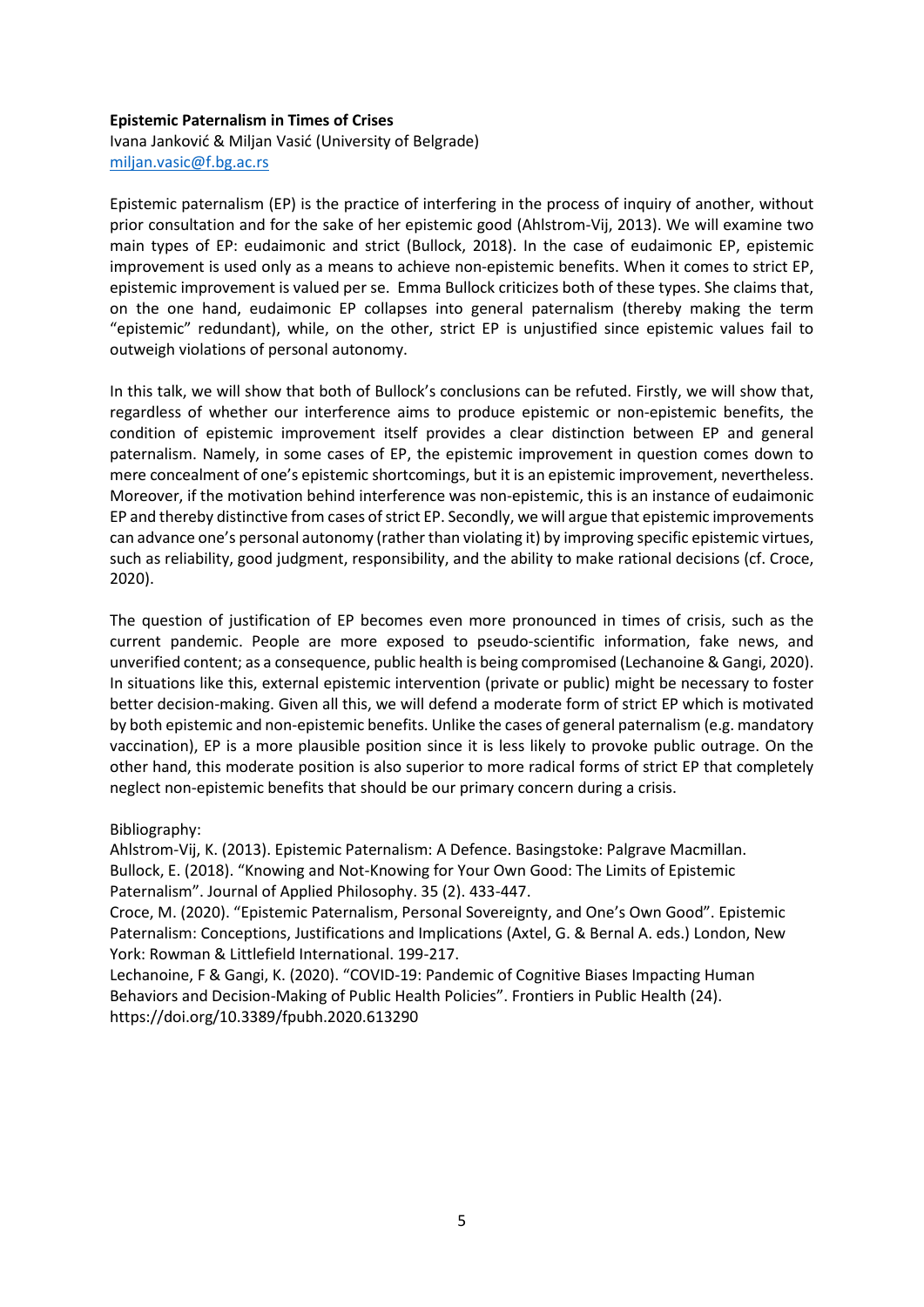# **The Conceit of Behaviorally Informed Paternalism and the Anti-Psychological State** Petr Špecián (Prague University of Economics and Business; Charles University; IREF) [petr.specian@vse.cz](mailto:petr.specian@vse.cz)

If people end up harming themselves in predictable ways once left to their own devices—even worse: if the imperfections of their rationality are being commercially exploited— how should the government respond? Behaviorally informed paternalists offer an increasingly popular answer. Namely, people need to be nudged (or shoved, if necessary) towards better choices. To arm the government for a battle with "internalities," the paternalists have gotten busy designing interventions to alleviate the burden of rationality's bounds. Among them, those of the "libertarian" streak achieved the greatest notoriety for offering cheap, discrete, and non-coercive fixes to irrationality, which ostensibly make people "better off as judged by themselves."

But how about the compatibility of paternalism with democracy? Although the paternalists' commitment to value non-imposition via subscription to the "as judged by themselves" (AJBT) standard of welfare improvement is laudable, its persuasive implementation is lacking. Paternalists' efforts to address irrationality in consumption overload the political channel through which people's preferences are transmitted. With no transparent way of how the AJBT standard could be upheld and people's "true" preferences identified, paternalists end up relying on discretion, not rules. Therefore, implementation of paternalist policies—which tend to take the shape of precisely targeted microinterventions and meticulously crafted choice architectures—means either that democratic citizens must be extremely watchful to detect potential misuse or that the policymakers' benevolence must be strongly presumed. Given what we know about human political behavior, the former road appears impassable and the latter perilous, especially in the stormy weather democracy currently experiences.

Inadequacy of paternalist solutions to irrationality does not imply that its threat is not a serious one, however. Indeed, liberal democracy's ability to keep political manifestations of irrationality within manageable proportions may be faltering. Against this background, I argue that democracy's resilience could be reinforced by implementing what I call an Anti-Psychological State: a general label for an institutional design crafted with the specific intent to discourage political irrationality while not sacrificing democratic responsivity.

The concept of the Anti-Psychological State draws on several sources of inspiration. The first is mechanism design: proper incentives must be created to motivate the people to use their best abilities in service of democratic collective choice and to feed the aggregation mechanism as much reliable information—inevitably scattered across many minds—as possible. The second is behavioral science: the institutional design must employ experimental methods, and it must be undertaken in acute awareness of the current state of knowledge regarding the quirks and limitations of human reason. The third source of inspiration is democratic theory since it delivers original and audacious visions of possible reform.

Accordingly, my example of how an Anti-Psychological State might be set up combines the radical proposal for "open democracy" with the mechanism design insights of the quadratic voting and the behaviorally informed notion of boosts to decision-makers' competencies. I also demonstrate that these proposals show remarkable complementarity: the shortcomings of each building block are neatly compensated by the other blocks' strengths.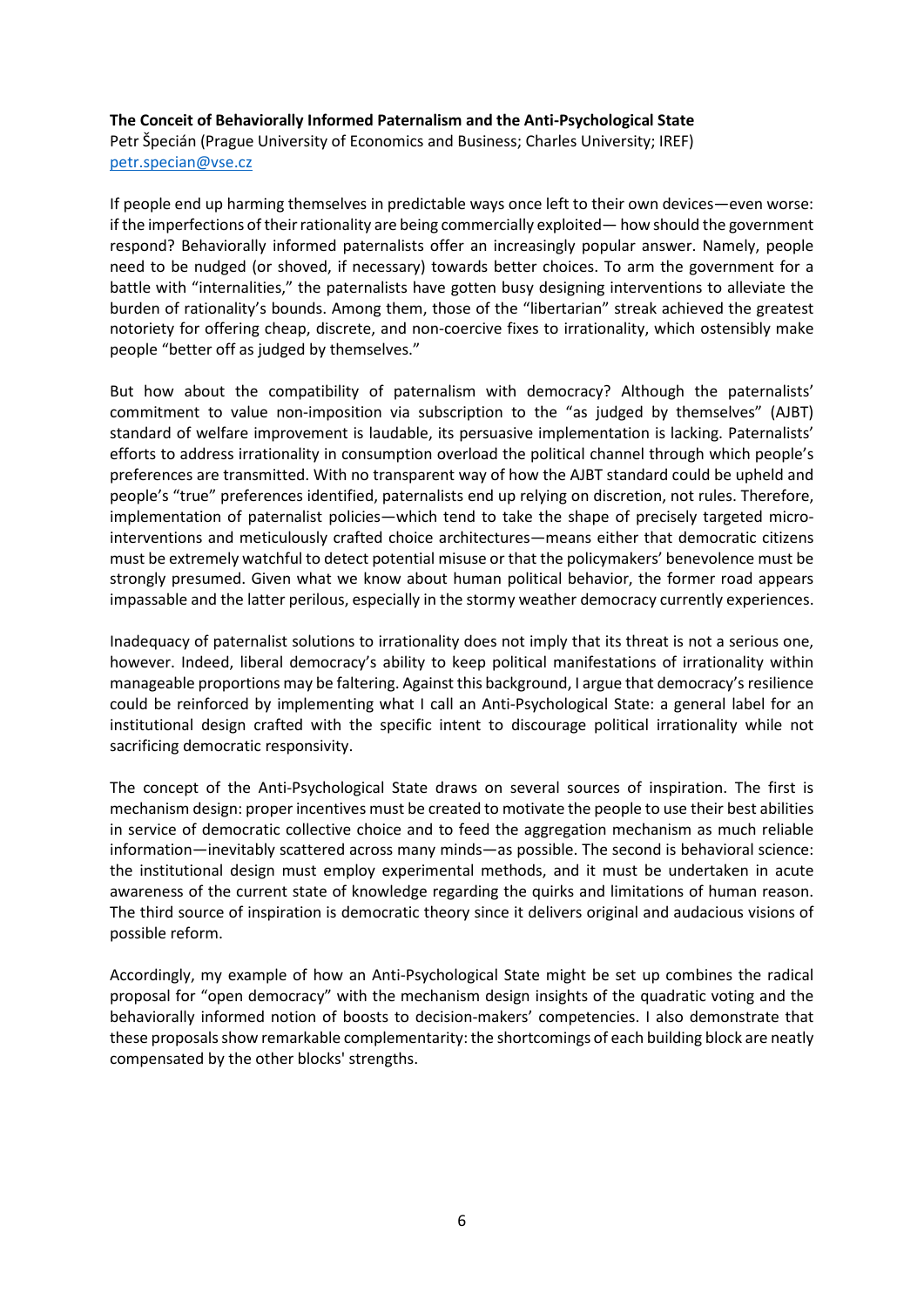# **What to Do, if Anything, About Conspiracy Theories?**

M R. X. Dentith (Beijing Normal University) [m.dentith@mrxdentith.com](mailto:m.dentith@mrxdentith.com)

Interest in conspiracy theories and the problem of belief in unjustified conspiracy theories has grown in recent years. This has lead to a plethora of diagnoses and potential cures or solutions to the problem of conspiracist ideation in contemporary public discourse. Yet there are two lingering worries about the supposed problem of conspiracy theories: just how big the problem of belief in conspiracy theories is (i.e. are they really that popular?) and are we capturing how most of the people who believe in conspiracy theories actually think and talk about them?

I will argue that are conspiracy theories are not the problem we either believe them to be or are told they are. Rather, we should frame the debate around conspiracy theories in terms of both the evidence, and how we should define both what counts as a 'conspiracy theory' and who the 'conspiracy theorists' are. When this is taken into account, then many of the diagnoses and potential cures and solutions to the problem of both conspiracy theories and conspiracy theorists in public discourse seem mistaken— and possibly even sinister—as a consequence.

Consequently, we ought to consider conspiracy theories with a different frame: I will argue we should start our analysis with the proviso that we treat conspiracy theories seriously, and investigate to see if they are warranted. However, I will also argue that this does not mean we have to treat each and every conspiracy theory we encounter as prima facie plausible. Rather, there are certain heuristics or features we find amongst certain conspiracy theories which warrant a suspicion of such theories, which in turn allows us to prioritise which conspiracy theories we should investigate now versus those we can analyse later.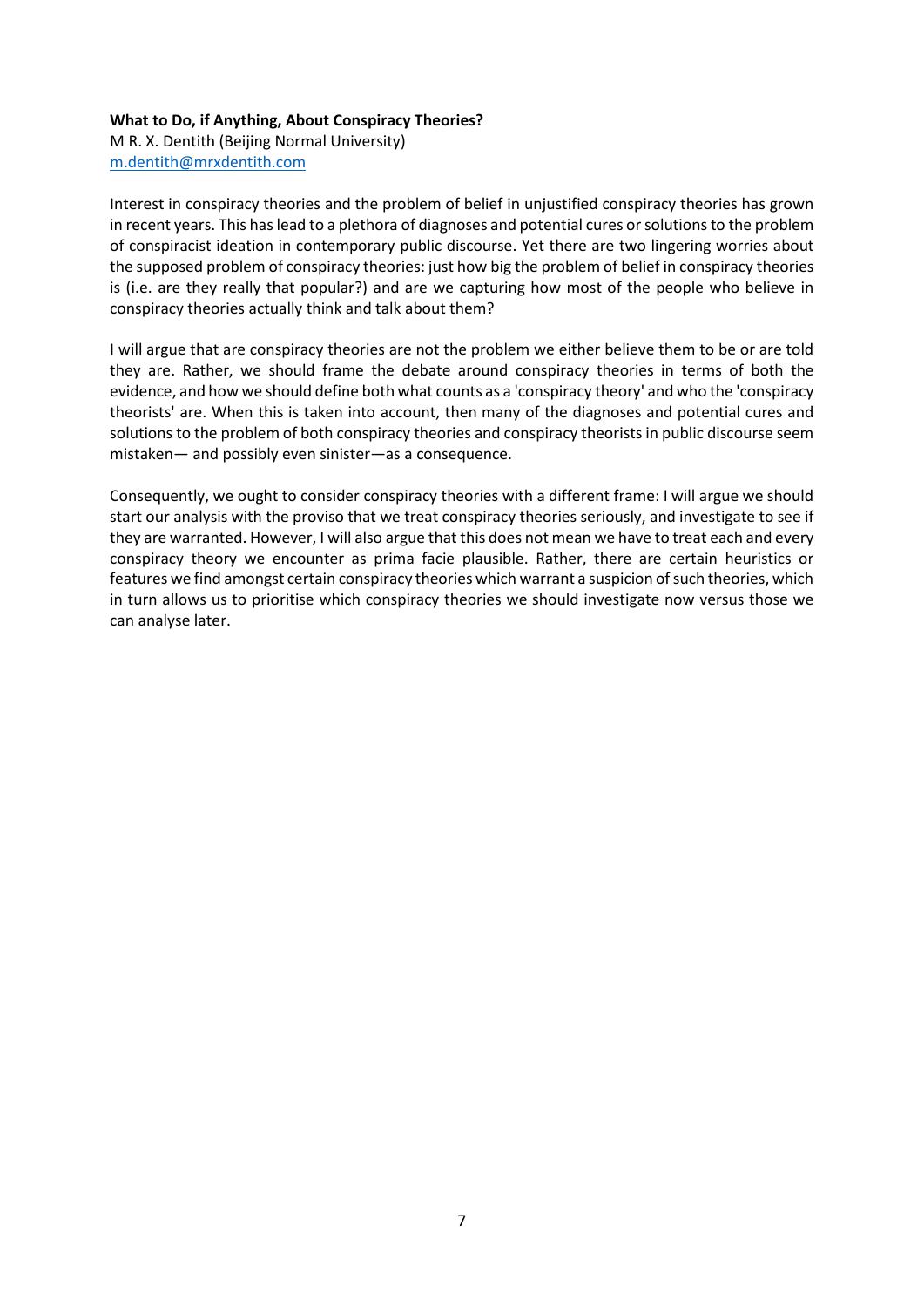#### **Regulation of Digital Media and Cyber Communications in India: An Archaic Move**

Bhumika Sharma (Himachal Pradesh University, Shimla)

[s24bhumika@gmail.com](mailto:s24bhumika@gmail.com)

Until 2000, only indirect legislations governed the cyberspace in India. The cyber law framework in India has emerged over the last 20 years. Section 87 (2) of the Information Technology Act, 2000 empowers the Government to enact rules under the Act. Since 2000, a series of Rules have been made by the Government from time to time in accordance with the social and global developments. The Act of 2000 read with its Allied Rules authorise the government to regulate, monitor and intercept the communications and messages. The authorities are also permitted to give directions to the intermediaries in this regard. In 2011, the Information Technology (Intermediaries Guidelines) Rules, 2011 were made to regulate intermediaries in India. The Information Technology (Intermediary Guidelines and Digital Media Ethics Code) Rules, 2021 have enhanced the entities covered earlier under the Rules, 2011. Part - II of these Rules are administered by Ministry of Electronics and IT. Part - III relating to Code of Ethics and procedure and safeguards in relation to digital media is administered by the Ministry of Information and Broadcasting. Part II brought the online curated content platforms within the purview of the regulation. Similarly, the publishers of digital news portals also fall within these new Rules by Part III. They further focus more on in house and self-regulation mechanism whereby a robust grievance redressal mechanism. The OTT platforms, called as the publishers of online curated content in the rules, would self-classify the content into five age-based categories - U (Universal), U/A 7+, U/A 13+, U/A 16+, and A (Adult). Platforms would be required to implement parental locks for content classified as U/A 13+ or higher, and reliable age verification mechanisms for content classified as "A". The publisher of online curated content shall prominently display the classification rating specific to each content or programme together with a content descriptor informing the user about the nature of the content, and advising on viewer description (if applicable) at the beginning of every programme enabling the user to make an informed decision, prior to watching the programme. These new Rules show how freedom of speech of the media in the digital age has been damaged by the Government. Content Regulation has become stricter now. It is thus the aim of this paper to evaluate how the evolving legal framework for the cyber and digital space in India is an example of paternalism. It will attempt to address that how far the government is justified in imposing restrictions on the cyberspace on the ground of regulation.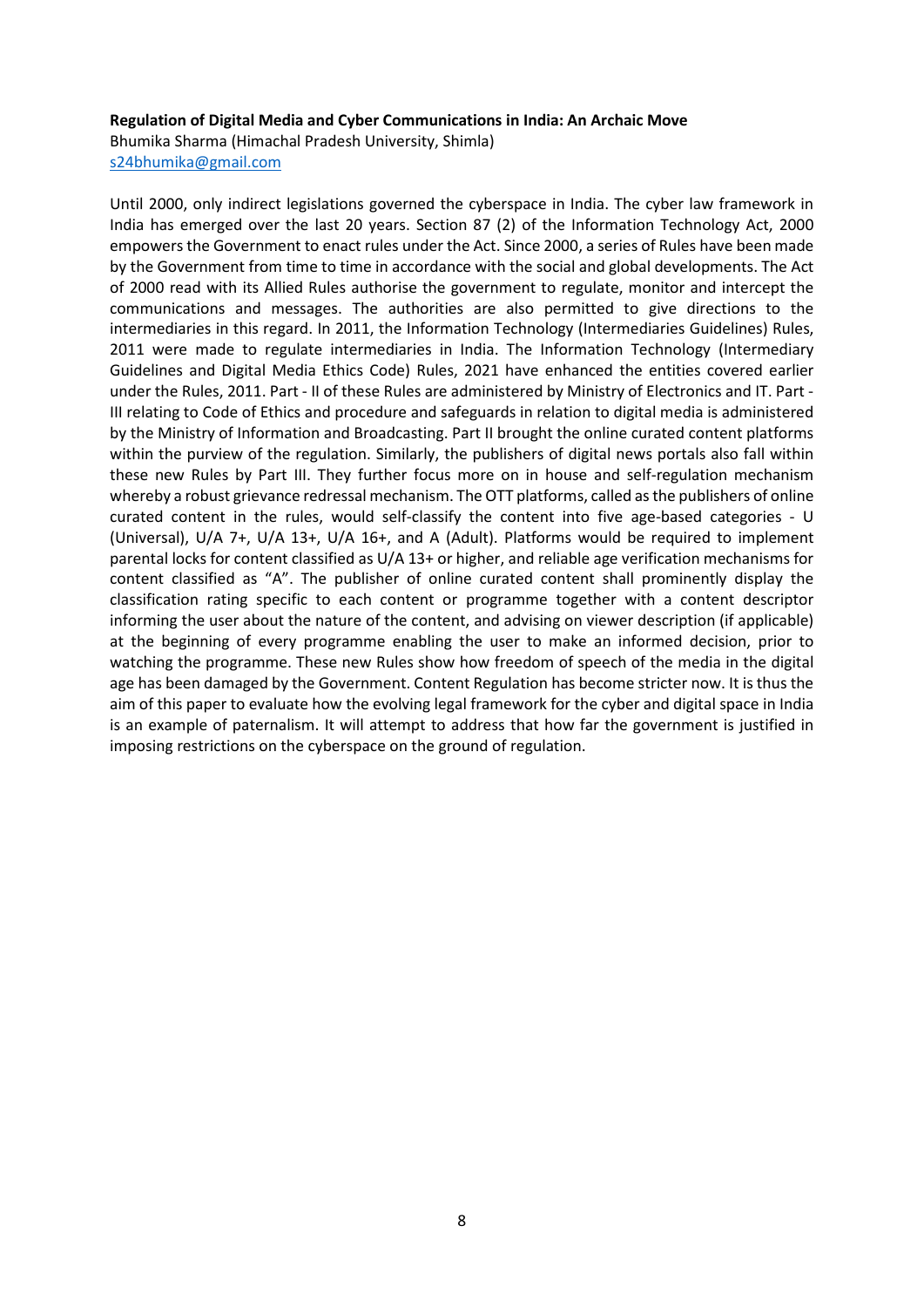# **A Hobbesian Remedy for the Polarizing Effects of Availability Cascades on Social Media**

Tommaso Ostillio (Kozminski University; University of Warsaw) Giulio Sciacca (University of Genoa; FINO Consortium) [tostillio@kozminski.edu.pl](mailto:tostillio@kozminski.edu.pl)

Several studies have lately revealed that social media conceal at least three pitfalls. Firstly, social media can negatively impact sociopolitical processes by becoming vehicles of incorrect information that augments political polarization (Lee et al. 2017; Ostillio 2018). Secondly, social media can quickly become a source of incorrect beliefs for those individuals featuring low digital literacy (Guess et al. 2019). Thirdly, intentional and deceitful manipulations of social media content can generate information cascades that increase group polarization across defined groups of social media users (Jang and Kim 2018, Wang et al. 2018, Colliander 2019). Importantly, all these findings corroborate Duffy's (2018) and Sunstein's (2018) claim that the circulation of biased content on social media may become a potent driver of sociopolitical instability in Western democracies.

Nonetheless, if Duffy's (2018) and Sunstein's (2018) claim is – as it seems - correct, then a thorny dilemma arises: should Western democratic regimes introduce severe penalties for those who spread fake news and fabrication on social media? Or should they let the market autonomously provide efficient technology that allows people to identify biased social media content? More concisely, is a libertarian solution to the plight of fake news and fabrication on social media preferable to adequate legislation that punishes those who spread such content?

Our paper answers this question negatively and contends that governments should instead engage in a merciless battle against biased social media content.

To prove this contention, we resort to Hobbes's (1651, part II, §18 and §29) claim that humans can avoid falling back into the Hobbesian state of war only if they stipulate a covenant that, among other things, grants the sovereign the right to ban those seditious doctrines that threaten peace and sociopolitical stability in the Hobbesian commonwealth. Specifically, we show that the Hobbesian covenant resolves conflict in the same way as correlated equilibria can resolve conflict in noncooperative games. Namely, we show that citizens, like game theory players, enjoy greater welfare whenever they observe rules that mitigate the risk of social conflict effectively.

Accordingly, Western citizens would better off if Western governments introduced severe penalties for those who intentionally spread fake news and biased content that goes viral. That is because efficacious regulation would create disincentives for spreading biased content on social media. Besides, the latter would assuage the polarizing effects of availability cascades on social networks. Notably, these claims find strong support in the fact that the American government failed to provide adequate policy response to the two first two waves of the Covid19 pandemic because it failed to contain the polarizing effects of the large-scale infodemic (i.e., the epidemic of false information) about covid19 on social media (Evanega et al. 2020, Milosh et al. 2020). On these grounds, we conclude that Hobbes's (1651) teaching about seditious doctrines is valuable because it reminds us that only effective monitoring and regulation of social media content can obviate the adverse effects of biased content on Western societies and Western public institutions.

## Bibliography:

Colliander, Jonas (2019): "'This is fake news': Investigating the role of conformity to other users' views when commenting on and spreading disinformation in social media". Computers in Human Behavior 97, p. 202-215.

Duffy, Bobby. The perils of perception: Why we're wrong about nearly everything. Atlantic Books, 2018.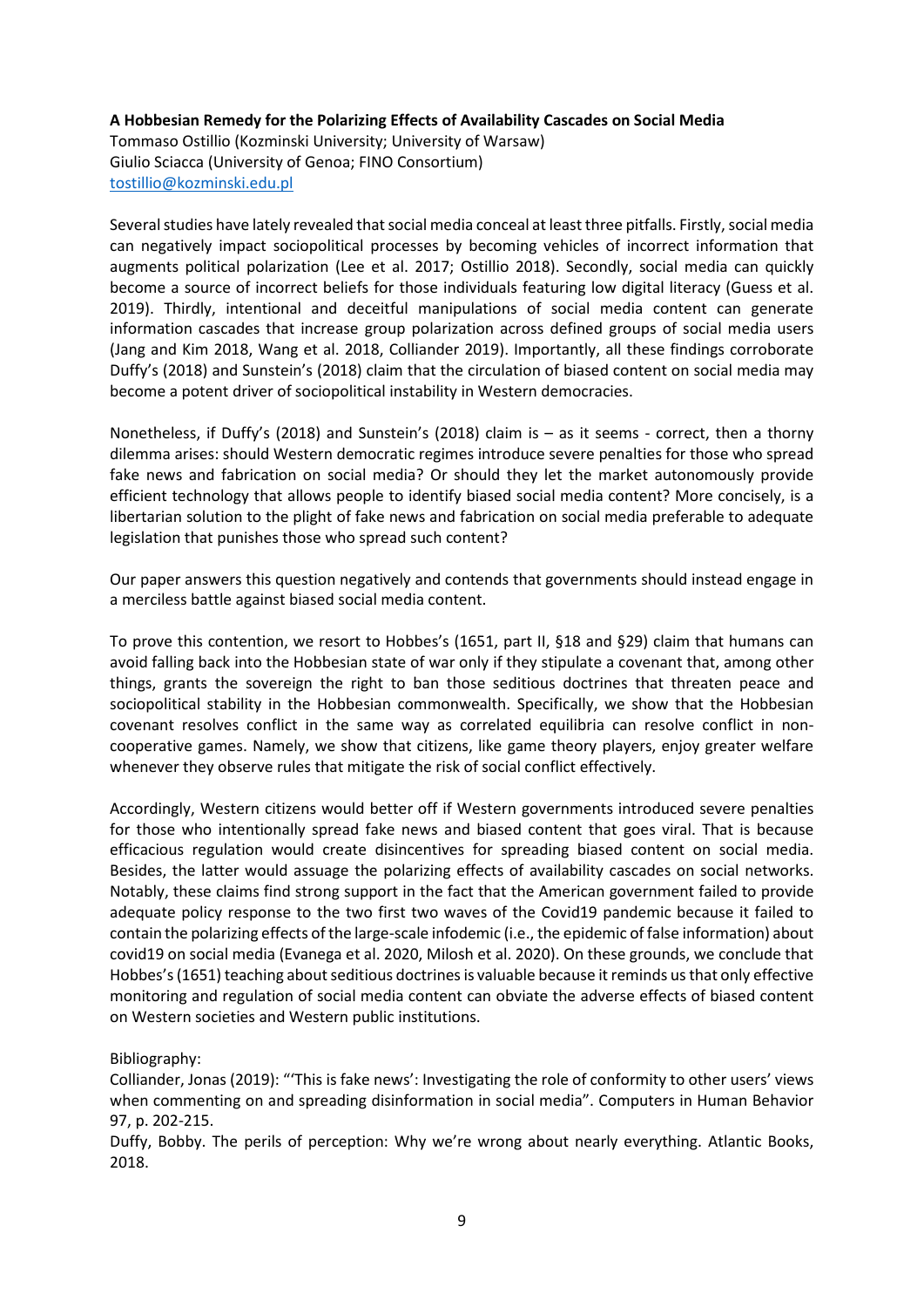Evanega, Sarah, Mark Lynas, Jordan Adams, Karinne Smolenyak, and Cision Global Insights. 2020. "Coronavirus misinformation: quantifying sources and themes in the COVID-19 'infodemic'." New York Times. Accessed December 22, 2020.

Guess, Andrew, Nagler, Jonathan, Tucker, Joshua (2019): "Less than you think: Prevalence and predictors of fake news dissemination on Facebook". In: Science advances (02 January 2019) 5, No. 1. Washington: AAAS. DOI: 10.1126/sciadv.aau4586, visited on 10 November 2020.

Hobbes, Thomas. (1651) 2017. Leviathan. Early Modern Texts. (Source: http://www.earlymoderntexts.com/authors/hobbes)

Jang, S. Mo and Kim, Joon Kyoung (2018): "Third person effects of fake news: Fake news regulation and media literacy interventions". Computers in Human Behavior 80, p. 295- 302.

Lee, Sun Kyong, Lindsey, Nathan J., Kim, Kyun Soo (2017): "The effects of news consumption via social media and news information overload on perceptions of journalistic norms and practices". Computers in Human Behavior 75, p. 254-263.

Milosh, Maria, Marcus Painter, Konstantin Sonin, David Van Dijcke, and Austin L. Wright. 2020. "Political polarisation impedes the public policy response to COVID-19." VoxEU. Accessed December 27, 2020. https://voxeu.org/article/political-polarisation-impedes-public- policy-response-covid-19

Ostillio, Tommaso (2018): "The Trigger Effect: Cognitive Biases and Fake News". Internetowy Magazyn Filozoficzny Hybris 44, No. 1, p. 86-104.

Sunstein, Cass R. # republic. Princeton University Press, 2018.

Wang, Quansheng/Yang, Xue/Xi, Wanyu (2018): "Effects of group arguments on rumor belief and transmission in online communities: An information cascade and group polarization perspective". Information & Management 55, No. 4, p. 441-449.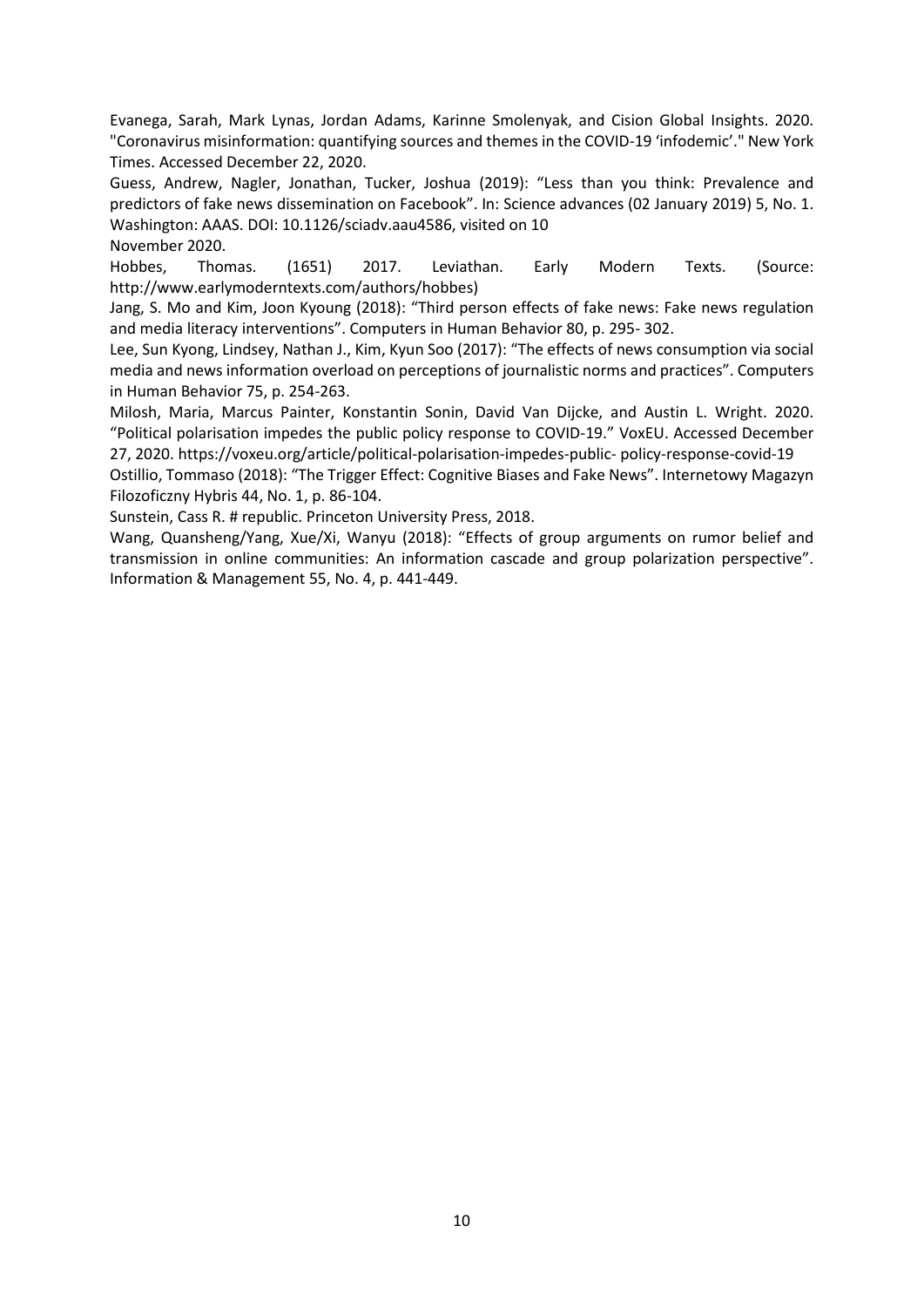#### **Institutionalizing Micro-Targeting? Using Big Data to Strengthen Democracy**

Catalina Carpan (University of Warwick)

[c.s.carpan@warwick.ac.uk](mailto:c.s.carpan@warwick.ac.uk)

Currently, the academic literature on political micro-targeting has focused primarily on conceptualizing it as a threat to privacy and democracy, and on making recommendations for how it should be regulated. While regulatory solutions are necessary, they are not sufficient, because of technical, legislative and social challenges such as a lack of transparency, limited expertise on rapidly evolving digital behavioural strategies, and poor digital competency levels among citizens.

Drawing on normative theory, my paper contributes to this conversation by framing micro-targeting as a potential tool for strengthening democracy, if its power is harnessed in the right kind of way. Compared to other forms of campaigning and traditional nudge interventions, micro-targeting is remarkably effective due to its reliance on Big Data analysis to determine voters' most susceptible triggers, personalized interventions and online choice environments that facilitate hyper-nudging. To bring into sharp relief more positive or democratic uses of micro-targeting, it is helpful to think in terms of specific institutional innovations and their possible functions. Embracing the challenges of institutional design in this context, I propose the establishment of a Commission for Micro-Targeting that would use the practice in order to (i) build citizen resilience against online nefarious content and manipulation, and (ii) where possible, address long-standing democratic challenges such as rational ignorance and the uneven distribution of political knowledge, interest and competency. I also discuss the possibility that these interventions may be used to steer voters away from voting based on racist beliefs through personalized de-biasing techniques. Already, there is an emerging literature on how traditional nudging may be used to stop the spread of disinformation, encourage people to inform themselves or to vote. Against this background, my proposal for an independent body that would conduct micro-targeting in order to achieve these good outcomes, appears to be the next logical step. The Commission would first set clear competency-based, behavioural and attitudinal goals to work towards, such as building resilience against manipulation, dis/misinformation and other nefarious content, on the one hand, an encouraging citizens to inform themselves, consider opposing points of view and reason in the right kind of way. Second, the Commission would use Big Data combinatorial analysis to sift to through legitimately acquired data points in order to identify the most susceptible triggers for each citizens. Third, behavioural experts would help design interventions for each cluster of citizens towards the desired goals; these interventions would range from rational persuasion strategies, to informational nudges – those that either provide more information or sway people to become better informed – and to non-informational nudges, which aim to sway behaviour in ways that do not depend on informing the nudgee. Finally, each citizen will be targeted with the optimum intervention in a way that harnesses the algorithms of social networks, which are designed to maximize effectiveness. In the final section of the paper, I spell out criteria that should be met by institutionalized micro-targeting interventions: that they should be non-manipulative, resistible, and respect the transparency and publicity requirements.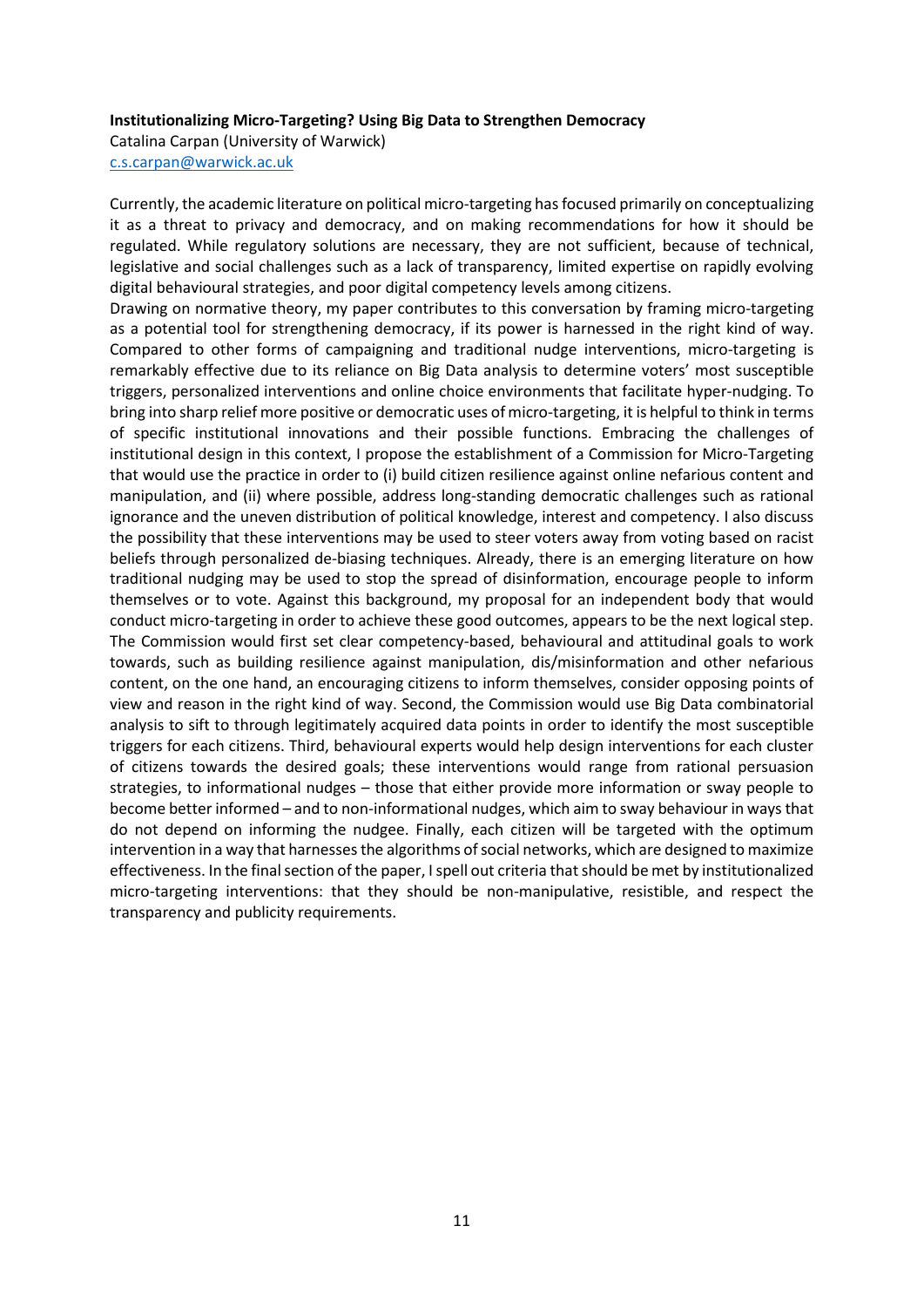#### **The Ethics of Boost**

Till Grüne-Yanoff (Royal Institute of Technology, Stockholm) [gryne@kth.se](mailto:gryne@kth.se)

In recent publications, we have characterized boosting as a type of behavioral intervention that differs in important ways from its famous cousin, nudging. In particular, we have defined Boosts as policymakers' effortful interventions on groups of people with the aim of improving people's competences and through that improve their decisions according to their own standards (Hertwig & Grüne-Yanoff 2017). In this presentation, I will explore the characteristics of boosts along a number of normative dimensions, occasionally contrasting them to the normative properties of nudges. Specifically, I want to answer real or potential critics who criticize behavioral interventions and boosts along the following normative dimensions: for limiting people's freedom; for undermining people's autonomy; for being paternalistic; and for occasionally increasing inequalities between people. I will argue (i) that the criticism of boosts in any of dimensions is rarely justified, and (ii) where it is justified, boosts do better than nudges.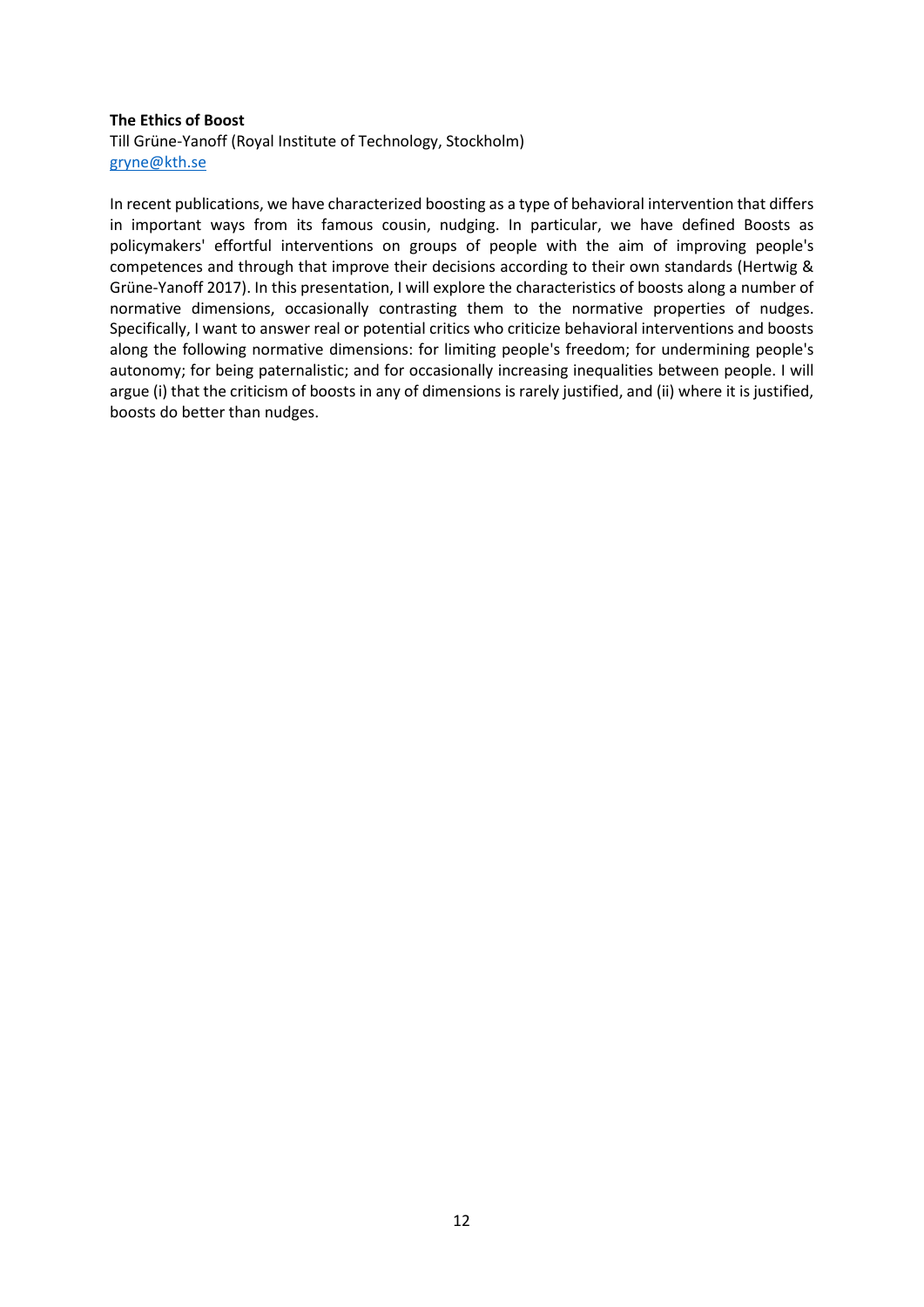#### **Hard Paternalism and Familism**

#### Andrew T. W. Hung (The Hong Kong Polytechnic University) [andrew.hung@cpce-polyu.edu.hk](mailto:andrew.hung@cpce-polyu.edu.hk)

The regulations of use of drugs, pornography, prostitution and gambling, which are considered as selfregarding activities, have been controversial for a long time in liberal society. On the one hand, even if we assume that these activities are harmful, liberals argue that to prohibit these activities is violating Mill's harm principle; it means that they are harmful to the self only, they are not activities that harm others. On the other hand, the paternalists argue that the responsibility of the state is not only to protect individual liberty, but also to promote human well-being; at least, the state should protect people from harming themselves. In order to integrate liberalism and paternalism, Joel Feinberg argues for soft paternalism which argues that it is permissible to intervene one's action if one's action is not fully voluntary. However, the criterion of voluntary is also very controversial, as how can the others make a judgement that one's action is involuntary if one acts consciously and deliberately. This paper attempts to defend hard paternalism and argue that it is legitimate, at least sometimes when the harm is serious and irreversible, to prohibit certain activities for protecting the person no matter if one is voluntary or not. This paper also argues that in addition to hard paternalism, regulating these activities is also based on familism, because these activities are not really self-regarding, in many cases they are harming their families and finally the society.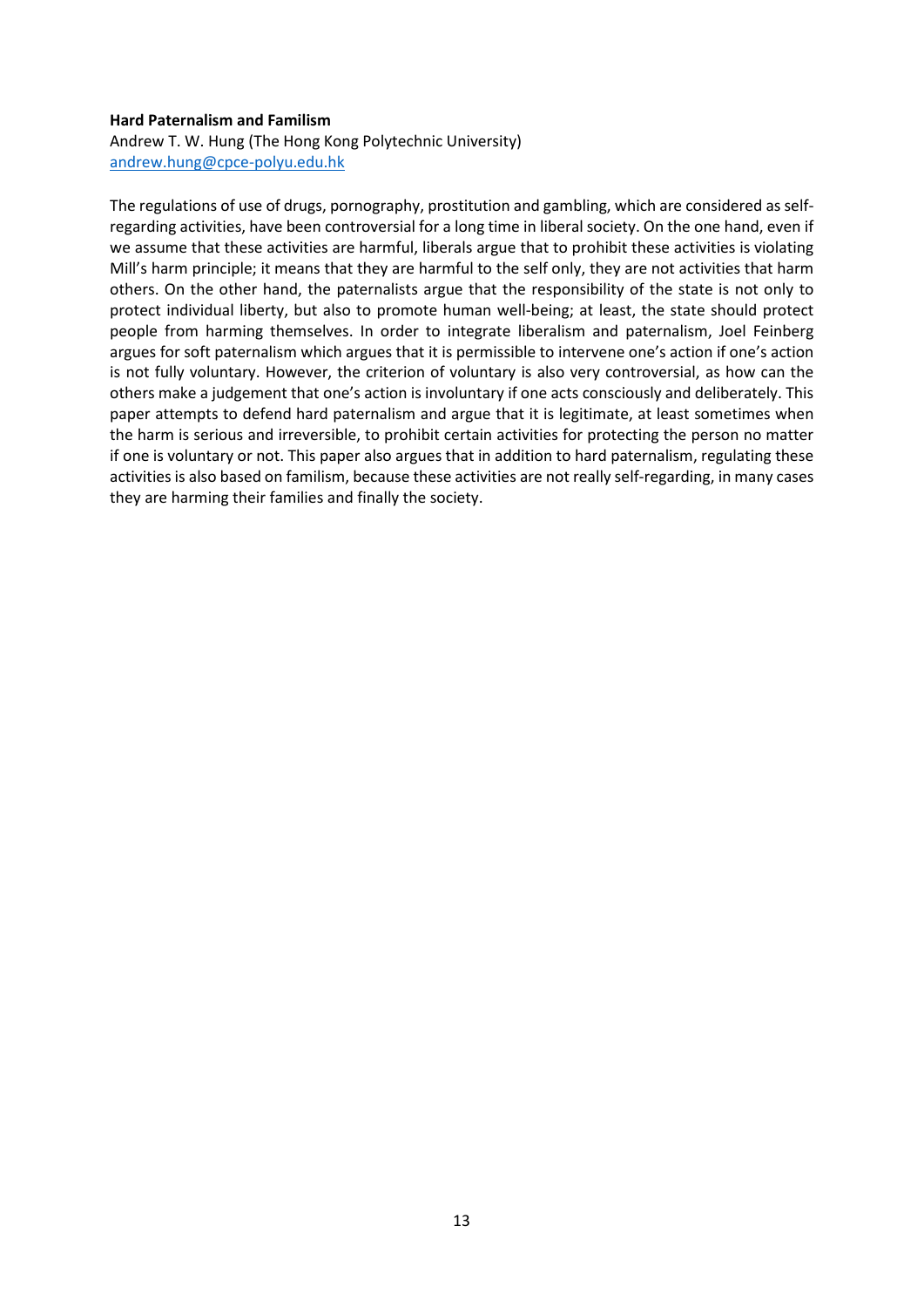# **The Ethics of Market Creation: Changing Behaviour by Adding an Option**

Lukas Fuchs (University College London) [lukas.fuchs.17@ucl.ac.uk](mailto:lukas.fuchs.17@ucl.ac.uk)

The creation of new markets can introduce new options for consumers. Just in the last century, cars, vitamin pills and smartphones were introduced to the market. Introducing new green products into the market, such as green energy or green cars, may induce consumers to change their lifestyle. The creation of markets is not reserved for private entrepreneurs; states, as well as other actors in civil society, can shape and create markets. A new option, which is superior to the existing ones, may change consumers' consumption choices, without the need for coercion, incentive or nudge.

Should policy aim to change citizens' behaviour by creating markets in which new, say healthy or green, products can be purchased? The ethics of changing other people's behaviour is subject to intense debate, particularly when brought about through public policy. The ethics of coercion, incentive and nudge has been discussed extensively in the literature. This paper, by contrast, will analyse the ethics of adding an option as a mechanism for behavioural change. May states change individual behaviour by adding options in the market? What are the constraints of such policy? How does the ethical status of this mechanism compare to coercion, incentive and nudge?

This paper addresses worries that could be raised against market creation. After introducing adding an option and market creation as mechanisms of behavioural change, the paper compares adding an option with the other forms of behavioural change on different evaluative criteria, namely freedom, autonomy and paternalism. The overall argument is that adding an option is comparably soft on these parameters.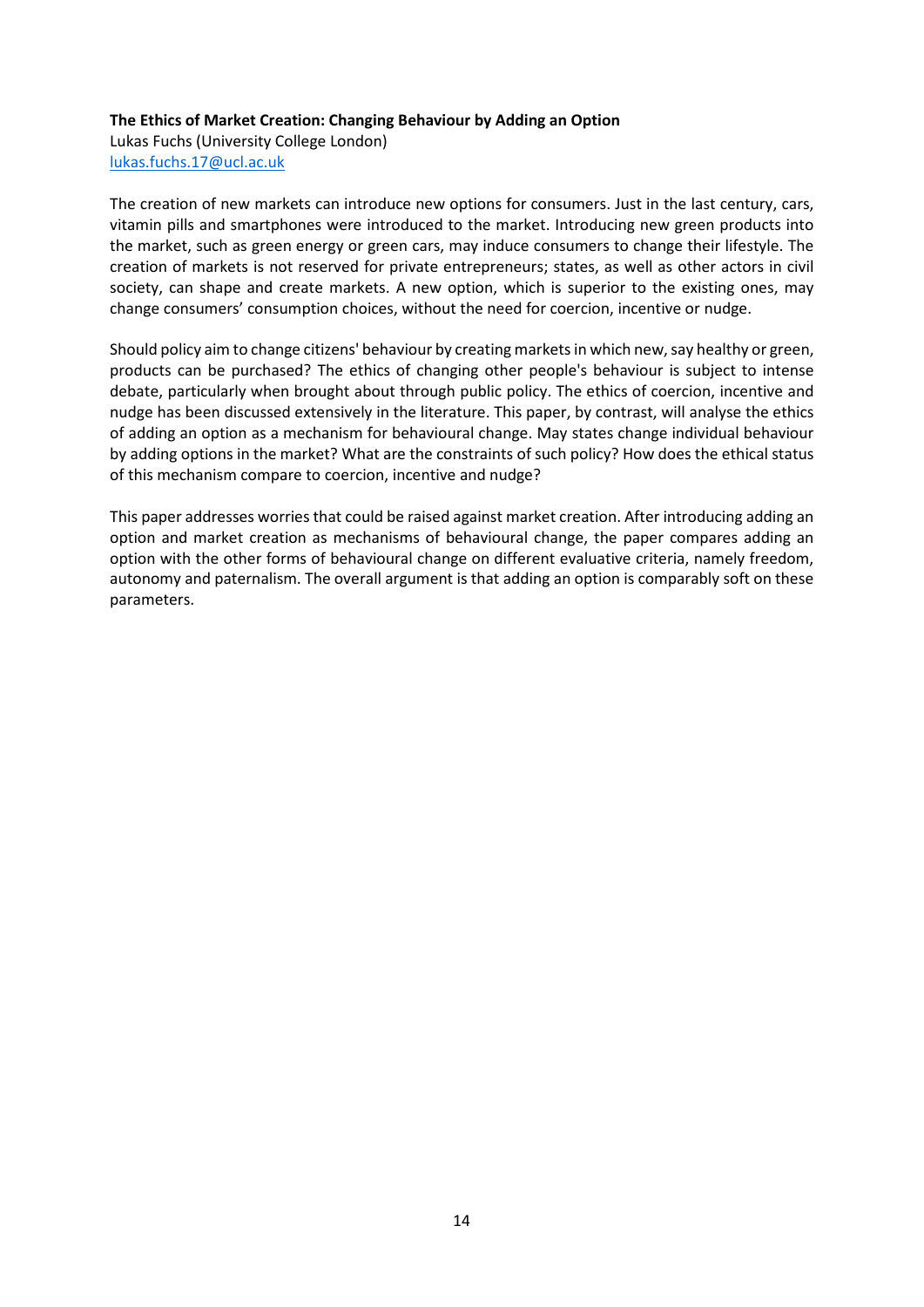**"Don't Tell Me What to Do": Nudges, Autonomy, and The Impossibility of Libertarian Paternalism** Ezechiel Thibaud (Lingnan University) [ezechielthibaud@ln.hk](mailto:ezechielthibaud@ln.hk)

The question of the potentially disruptive nature of behavior change technologies – or nudges – and their impact on our moral abilities is crucial in a world where moral assistance seems to become more and more standard. Although often presented as freedom-preserving tools, nudges raise the legitimate question of the tension between external influence and autonomy. Nudges are described by their advocates (Thaler & Sunstein 2008) as an instance of libertarian paternalism. This paper looks at the libertarian paternalist claim for nudges and argues that the argument is self-defeating. It also explores the possibility that conceiving nudges as libertarian- paternalistic puts us at risk of excessive individualism: nudges become the superficial plaster aiming a fixing the deep social and political problems of collectively informed decisions, public involvement, and education.

Although these may appear as conflicting concepts, proponents of nudges have managed to conflate them, presenting these tools are simple choice architecture processes, aiming at gently pushing agents in the direction of what they may fail to recognize as their own good, and this without coercion or control. The claim for paternalism relies on the idea that agents often lack the rational capacities to identify what the best choice could be, and therefore need assistance. But for a nudge to remain "libertarian", the condition of easy resistibility must be met (Saghai 2013). This condition implies that agents must be able to recognize a nudge and resist the temptation to follow the nudge's lead, based on an informed desire evaluation. Nudges also aim at triggering what is referred to as System 1 mechanisms: cognitive activities that are faster, more automatic, and less conscious than System 2 mechanisms – based on slow, rational, and meticulous evaluations.

In this paper, I argue that the libertarian-paternalist aspect of nudges fails on two accounts: First, given the conditions for nudges presented by their proponents, the concept of libertarian paternalism becomes self-defeating: if the need for nudges is justified by agents' lack of rational capacities to identify their best interest, it becomes unclear how they will be able to display the rational capacities required to resist the influence of the nudge – condition for its "libertarianism".

Second, I argue that the libertarian aspect of nudges emphasizes the wrong problem. By focusing on rectifying individual choice architecture, nudges prevent us from looking at the deeper question of how agents can come to make informed choices in the first place. This, I argue, requires that we look at the collective and political aspects of choice architecture and place the emphasis on the promotion of autonomy.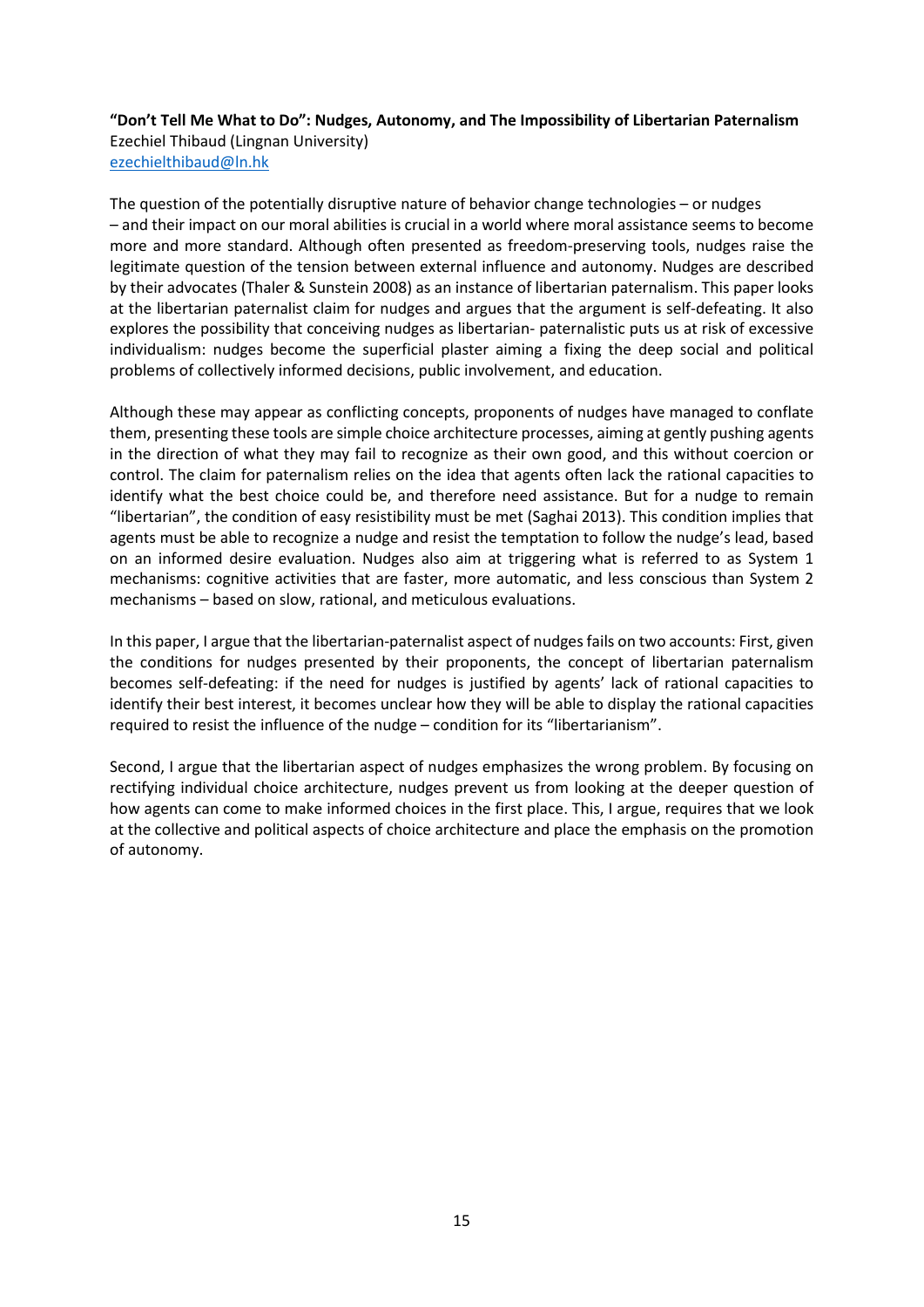# **Do We Live in a 'Post-Truth' Era?** Kristoffer Ahlstrom-Vij (Birkbeck College, University of London)

[k.ahlstrom-vij@bbk.ac.uk](mailto:k.ahlstrom-vij@bbk.ac.uk)

Have we entered a 'post-truth' era? This article is an attempt to answer this question by (a) offering an explication of the notion of 'post-truth' from recent discussions, (b) deriving a testable implication from that explication, to the effect that we should expect to see decreasing information effects – that is, differences between actual preferences and estimated, fully informed preferences – on central political issues over time and then (c) putting the relevant narrative to the test by way of counterfactual modelling, using election year data for the period of 2004–2016 from the American National Election Studies' Times Series Study. The implication in question turns out to be consistent with the data: at least in a US context, we do see evidence of a decrease in information effects on key, political issues – immigration, same-sex adoption and gun laws, in particular – in the period 2004–2016. This offers some novel, empirical evidence for the 'post- truth' narrative.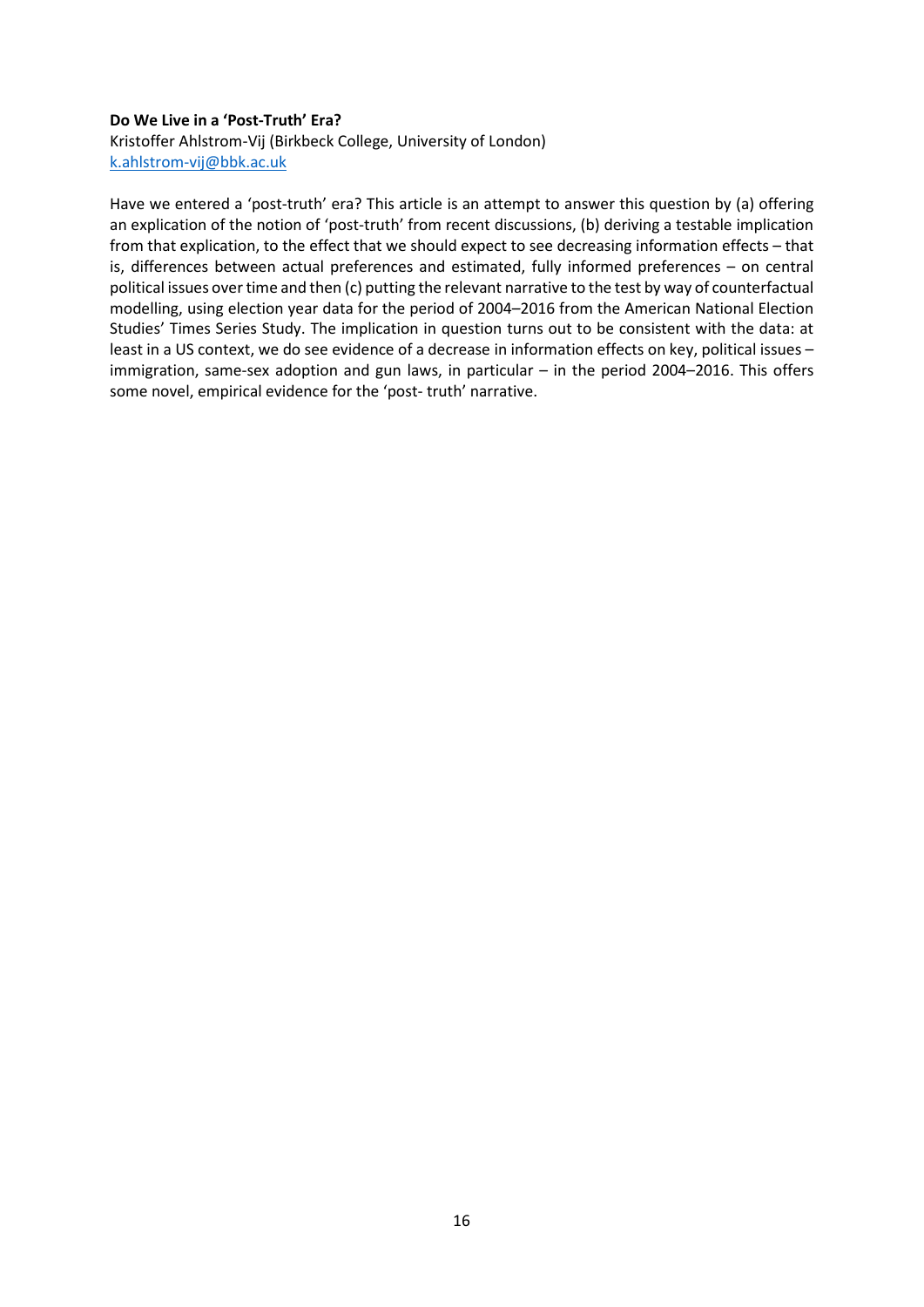#### **Science, Motivation, and Shame: Two Arguments Against Emotional Paternalism**

Sarah Malanowski, Ashley Kennedy & Nicholas Baima (Honors College, Florida Atlantic University) [nbaima@fau.edu](mailto:nbaima@fau.edu)

In a liberal democracy, scientific beliefs matter, because they influence the way that people act. If someone doesn't believe that a face mask, for example, is an effective tool in preventing the spread of infectious disease, then they will likely balk at a rule that requires them to wear one. Because of this problem of motivating public action, some have recently suggested that epistemic paternalism needs to be implemented (John 2019). However, aside from being potentially morally problematic, it isn't clear that information alone, even of the paternalistic sort, is enough to motivate people to act. In other words, it is rarely enough that someone simply trusts the information that they are given; they must also accept the recommendation to act (Bennett 2020). So, what is needed is something that will motivate the public to act in accordance with policy recommendations, and certain emotions, such as shame, have been leveraged to play this role; we call this emotional paternalism.

Implicitly and explicitly, shame has been utilized by authority figures and institutions to alter the public's behavior. By exposing an individual's or group's undesirable behavior, their reputation is damaged, and thus the individuals or groups in question are (presumably) motivated to abide by social norms. However, while shame can be an effective motivator and thus an effective means to alter behavior, we argue that there are significant practical and moral costs that come with the use of shame as a means to change public behavior.

First, while shame may help to promote behaviors in some, it does not work when the individuals or groups being shamed do not trust or respect the authorities who are doing the shaming. And often, the people who need the most convincing are those who are least likely to have this level of trust and respect. Thus, shaming in these instances is likely only to create further resentment for and backlash to the message being conveyed. We support this claim by drawing upon real- life examples of effective and ineffective uses of shame in public policy. From these examples, we develop two models of public policy shaming: community-led shame and authoritarian shame, and we argue that the latter is a more egregious form of emotional paternalism

Second, we argue that the use of authoritarian emotional paternalism, in the form of shaming, is morally problematic because it violates the values trust and openness. As such, it violates the aims of a liberal democracy (Nussbaum 2004). We, however, do not think that community-led shame necessarily violates these liberal values. Nevertheless, because community-led shame is smallcommunity-focused, it cannot be used for large-scale public policy, and though it is less authoritarian, it may lead to other moral problems. In sum, we argue that public shaming is not the best way to motivate public behavior, and conclude the paper with some suggestions of alternative ways of promoting science-based behavioral changes that are both efficacious and moral.

## Bibliography:

Aaltola, E. 2021. "Defensive over Climate Change? Climate Shame as a Method of Moral Cultivation." Journal of Agricultural and Environmental Ethics 34. https://doi.org/10.1007/s10806-021-09844. Abaluck, J. et al. Forthcoming. "Normalizing Community Mask-Wearing: A Cluster Randomized Trial in Bangladesh." NBER Working Paper No. 28734. April 2021JEL No. I12,I14,I15

Anderson, E. 2011. "Democracy, Public Policy, and Lay Assessments of Scientific Testimony." Episteme 8 (2): 144–64.

Bennett, M. 2020. "Should I do as I'm Told? Trust, Experts, and Covid 19. Kennedy Institute of Ethics Journal. Special Issue: https://kiej.georgetown.edu/trust-experts-and-covid-19-special- issue/ Drummond, C. and B. Fischhoff. 2017. "Individuals with Greater Science Literacy and Education have more Polarized Beliefs on Controversial Science Topics. Proceedings of the National Academy of Sciences of the United States of America 36: 9587–9592.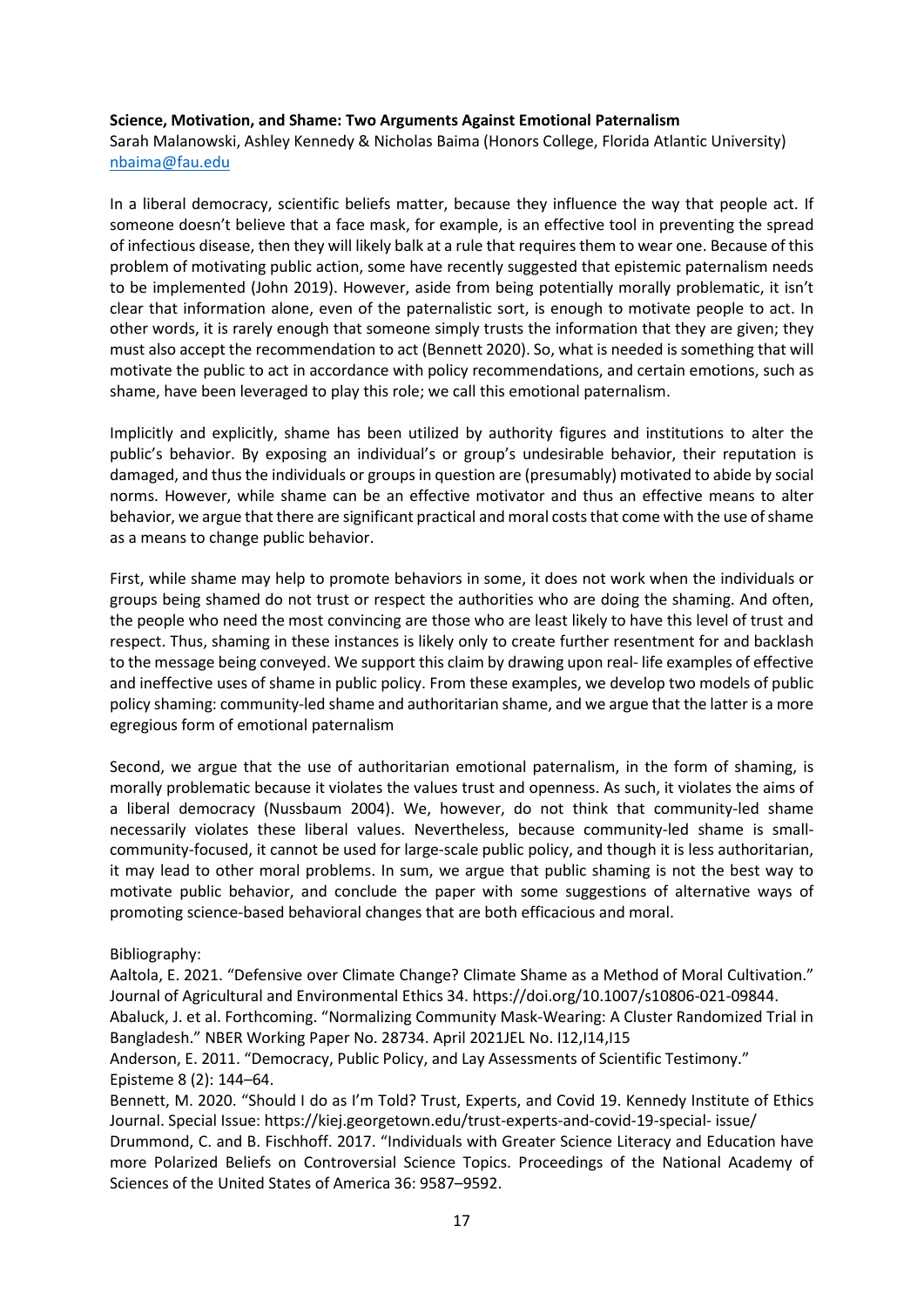Goldman, A. 2001. "Experts: Which Ones Should You Trust?" Philosophy and Phenomenological Research 63: 18–212.

Jacquet, J. 2015. Is Shame Necessary: New Uses for an Old Tool. New York: Vintage.

––––. 2017a. "Guilt and Shame in U.S. Climate Change Communication." Oxford Research Encyclopedia of Climate Science. DOI: 10.1093/acrefore/9780190228620.013.575

–––––. 2017b. "Shame." In Szeman, I, J. Wenzel, and P. Yaeger (eds.). Fueling Culture. New York: Fordham University Press.

John, S. 2019. Expertise in Climate Science. In Coady, D and J. Chase. The Routledge Handbook of Applied Epistemology: 131–141.

–––––. 2018. "Epistemic Trust and the Ethics of Science Communication: Against Transparency, Openness, Sincerity and Honesty." Social Epistemology 32: 75–87.

Kahan, D., Braman, D., and Jenkins-Smith H. 2011. "Cultural Cognition of Scientific Consensus." Journal of Risk Research 14: 147–74.

Kahan, D., et al. 2012. "The Polarizing Impact of Science Literacy and Numeracy on Perceived Climate Change Risks." Nature Climate Change 2: 732–35

Mehta, L. and Movik, S. (eds.) 2010. Shit Matters: The Potential of Community-Led Total Sanitation. Practical Action Publishing.

Perez-Truglia, R. and Troiana, U. 2018. Shaming tax deliquents. Journal of Public Economics, 167: 120– 137.

Williams, B. 1993. Shame and Necessity. University of California Press.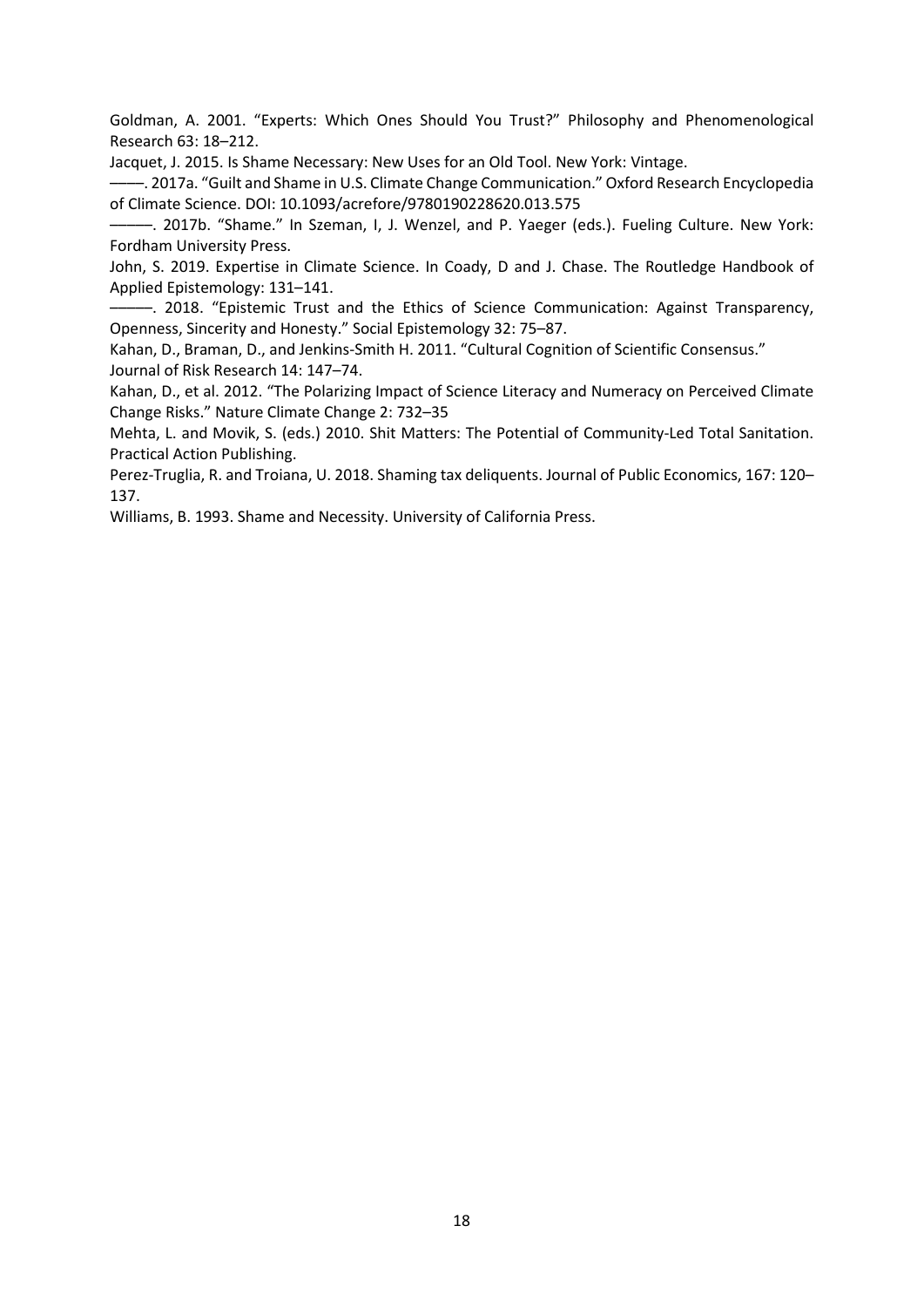# **Wellbeing and Respect – Still the Central Values**

Kalle Grill (Umeå University) [kalle.grill@umu.se](mailto:kalle.grill@umu.se)

Traditionally, paternalism has been understood in terms of the value conflict between the promotion of some person's wellbeing and respect for her will or desire, particularly in matters where she has legitimate control or authority. In recent years, however, this traditional understanding has come under pressure both from analysis of group cases and from intense debate on more subtle forms of behavioral influence than the traditional dichotomy between coercion and persuasion.

The conceptual debate on traditional paternalism has struggled to account for cases that involve more than one person in either the role of paternalist or that of paternalized. Paternalism by groups upsets the traditional focus on the promotion of wellbeing as a motivating reason, since groups consist of many people, who may have quite different motives. Paternalism towards groups upsets the traditional concern with promoting one person's good against her will, since the promotion of several people's wellbeing, against their will, need not imply that the interference with each person is what promotes her wellbeing. Talk of "impure" paternalism and "mixed" cases does not sufficiently account for these complexities.

Richard Thaler and Cass Sunstein's has quite successfully branded an allegedly nonintrusive strategy for promoting wellbeing "libertarian paternalism". Paternalism scholars first resisted this term, but many have come to accept it or even endorse it. One reason to do so is that the behavioral influences that Thaler and Sunstein propose, while not interfering in the traditional sense, may be manipulative, or encroaching on autonomy in some other non-coercive way.

I propose that a fruitful reaction to these developments is to stay close to the traditional understanding of paternalism as a value conflict between wellbeing and respect. We typically have reason to promote wellbeing and reason to respect will or desire, in particular concerning matters over which there is legitimate control or authority. While both group cases and new and sophisticated forms of behavioral influence warrant independent investigation, this does not necessarily change what values are fundamentally at stake.

Criticisms of nudging, such as its being manipulative, covert, infantilizing, non-rational or counterproductive, typically boil down to either negative wellbeing effects or else a failure to respect what people want for themselves. If some influence is desired by those effected as well as in their interest, it is rarely morally problematic on their account.

In group cases, if we consider what all the involved parties want for themselves as well as what is in their interest, we can typically arrive at a coherent evaluation of any interference with some or all of them. The gravest problems with group cases stem from a tendency in the debate to try to determine when exactly some action is paternalistic, though this need not concern us once we know how to morally evaluate that action.

In conclusion, I propose that wellbeing and respect are still the two values that make cases of paternalism, whether traditional or libertarian, so difficult, interesting, and important.